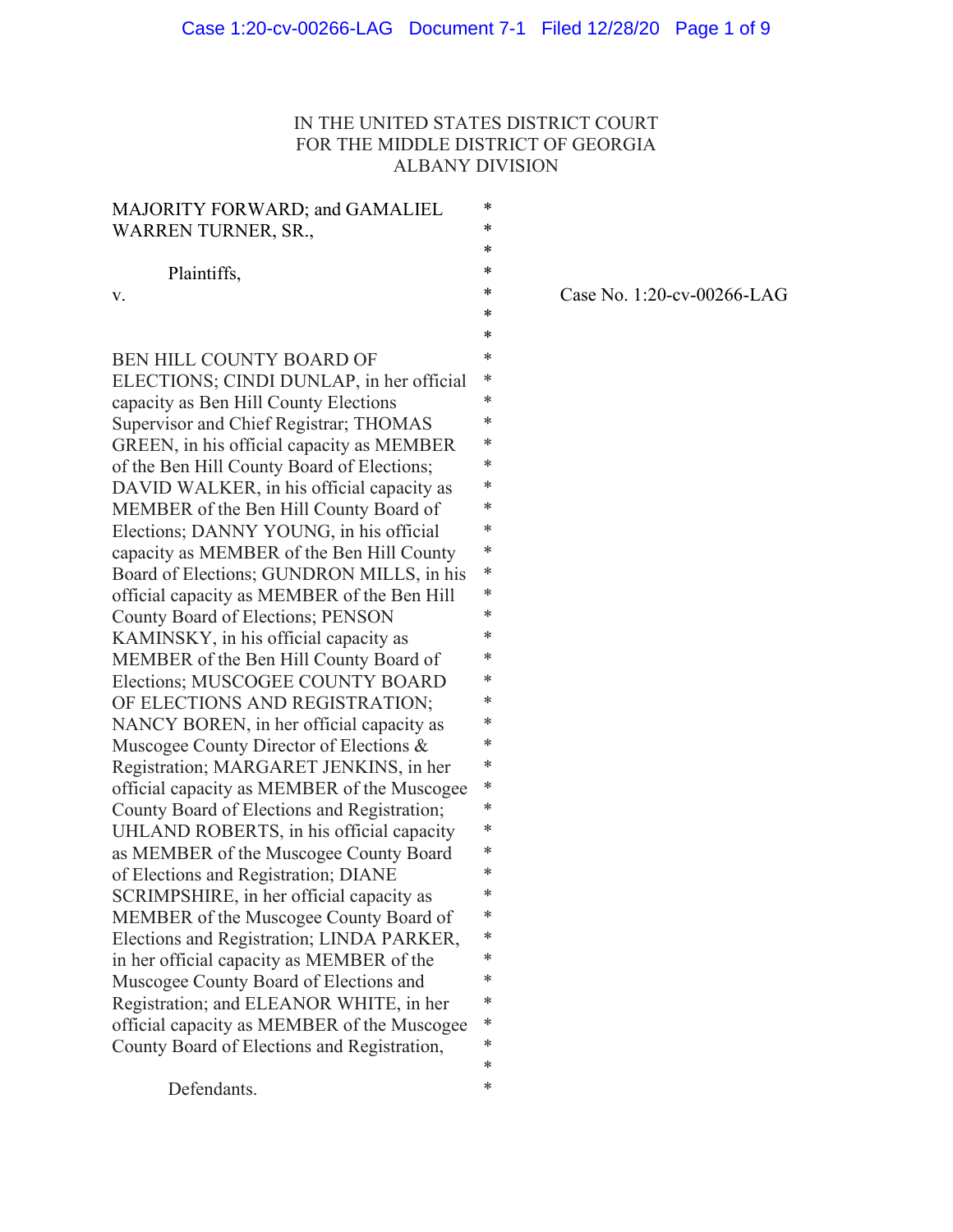# **MEMORANDUM IN SUPPORT OF MOTION FOR RECUSAL**

COME NOW Defendants MUSCOGEE COUNTY BOARD OF ELECTIONS AND REGISTRATION; NANCY BOREN, in her official capacity as Muscogee County Director of Elections & Registration; MARGARET JENKINS, in her official capacity as MEMBER of the Muscogee County Board of Elections and Registration; UHLAND ROBERTS, in his official capacity as MEMBER of the Muscogee County Board of Elections and Registration; DIANE SCRIMPSHIRE, in her official capacity as MEMBER of the Muscogee County Board of Elections and Registration; LINDA PARKER, in her official capacity as MEMBER of the Muscogee County Board of Elections and Registration; and ELEANOR WHITE, in her official capacity as MEMBER of the Muscogee County Board of Elections and Registration (collectively, "Muscogee County Defendants"), and, pursuant to 28 U.S.C. § 455, respectfully move that Judge Leslie Abrams Gardner recuse herself from further participation in the above-captioned matter.

# I. PRELIMINARY STATEMENT

The Muscogee County Defendants respectfully acknowledge that this lawsuit was filed just five days ago and one day before the Christmas holiday and that the Court may not have had time to glean or assess the information provided below. However, given the emergency injunctive relief sought by the Plaintiffs and the expedited hearing set for Wednesday, December 30, 2020, the Muscogee County Defendants present the following and move in advance of the hearing to seek the relief requested by this motion.<sup>[1](#page-1-0)</sup>

<span id="page-1-0"></span> $<sup>1</sup>$  A recusal motion must be brought "at the earliest possible moment after obtaining knowledge of</sup> the facts demonstrating the basis for such a claim." *Gil Enters., Inc. v. Delvy*, 79 F.3d 241, 247 (2d Cir.1996). A prompt application affords the district judge an opportunity to assess the merits of the application before taking any further steps avoids the risk that a party is holding back a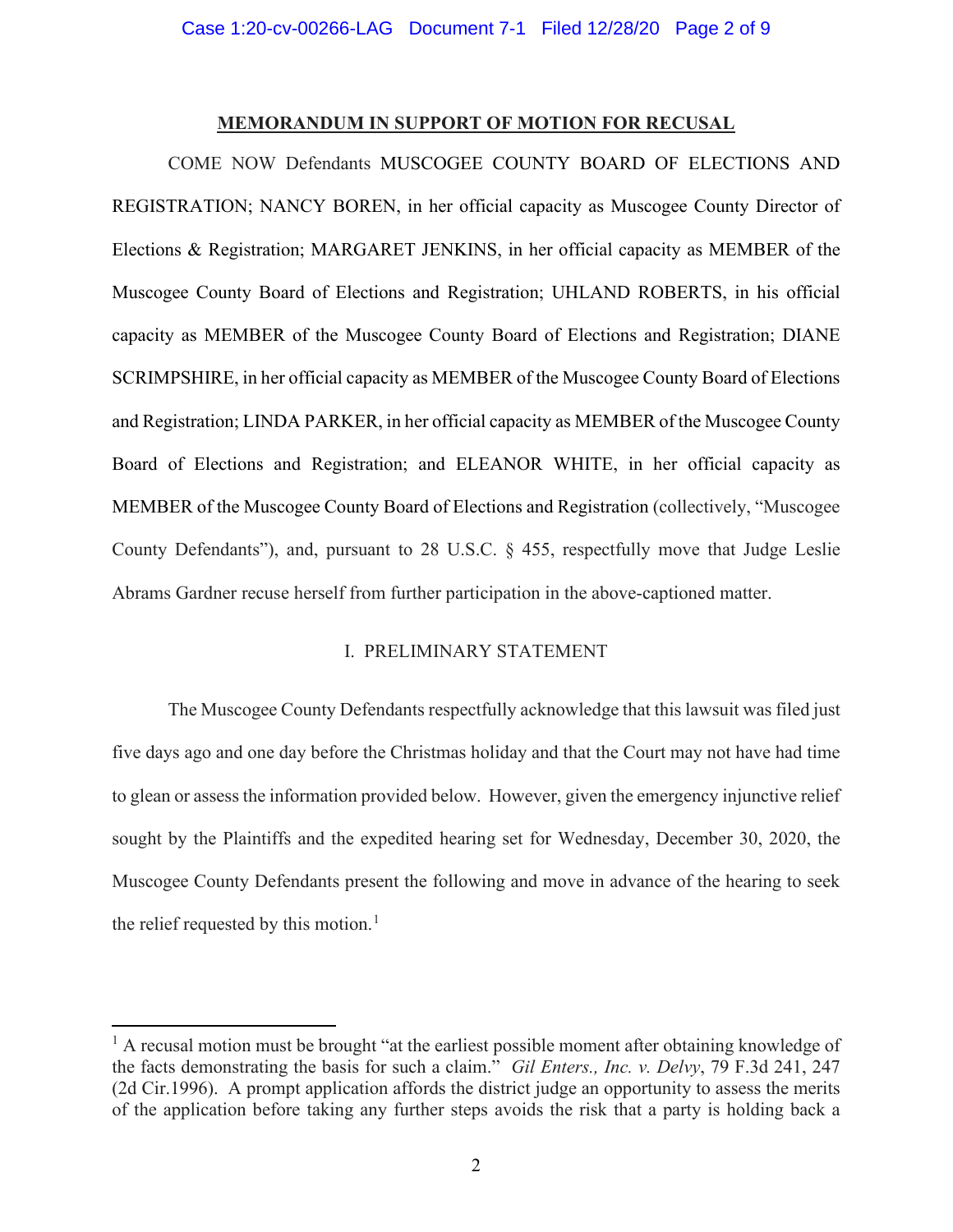### II. INTRODUCTION AND RELEVANT FACTUAL HISTORY

On December 14, 2020, pursuant to O.C.G.A. § 21-2-230(a), Ralph A. Russell, Jr., a registered voter in Muscogee County, Georgia, challenged the qualifications of over 4,000 individuals on the Muscogee County voter list to vote in the Georgia Senate run-off election on January 5, 2010. *See* Russell Challenge, a copy of which is attached as Exhibit A hereto. Russell claimed to have evidence that the individuals he is challenging are not Georgia residents and submitted a spreadsheet containing each individual's voter registration number and demonstrating that the challenged individuals simultaneously appear on both the Muscogee County voter registration database and the National Change of Address Registry ("NCOAR"). *See id.*

On December 16, 2020, pursuant to O.C.G.A. § 21-2-230(b), the Muscogee County Board of Elections and Registration ("MCBER") called a special meeting to consider whether probable cause existed to sustain Russell's challenge. At the hearing, the MCBER voted unanimously that probable cause existed to sustain Russell's challenge and implemented appropriate procedures to ensure ballots cast in the upcoming run-off elections by individuals who have been challenged would be provisional until Russell's challenge can be fully adjudicated at a hearing. Individuals who have been challenged will have an opportunity, but are not required, to present evidence supporting their eligibility to vote in the run-off election. The MCBER will then decide whether to count the ballots cast by individuals who have been challenged.

On December 23, 2020, Plaintiffs Majority Forward, an alleged not-for-profit organization claiming to support voter registration and turnout (*see* Complaint, ECF No. 1, at ¶8), and Muscogee

recusal application as a fall-back position in the event of adverse rulings on pending matters. *LoCascio v. U.S.*, 473 F.3d 493, 498 (2d Cir. 2007).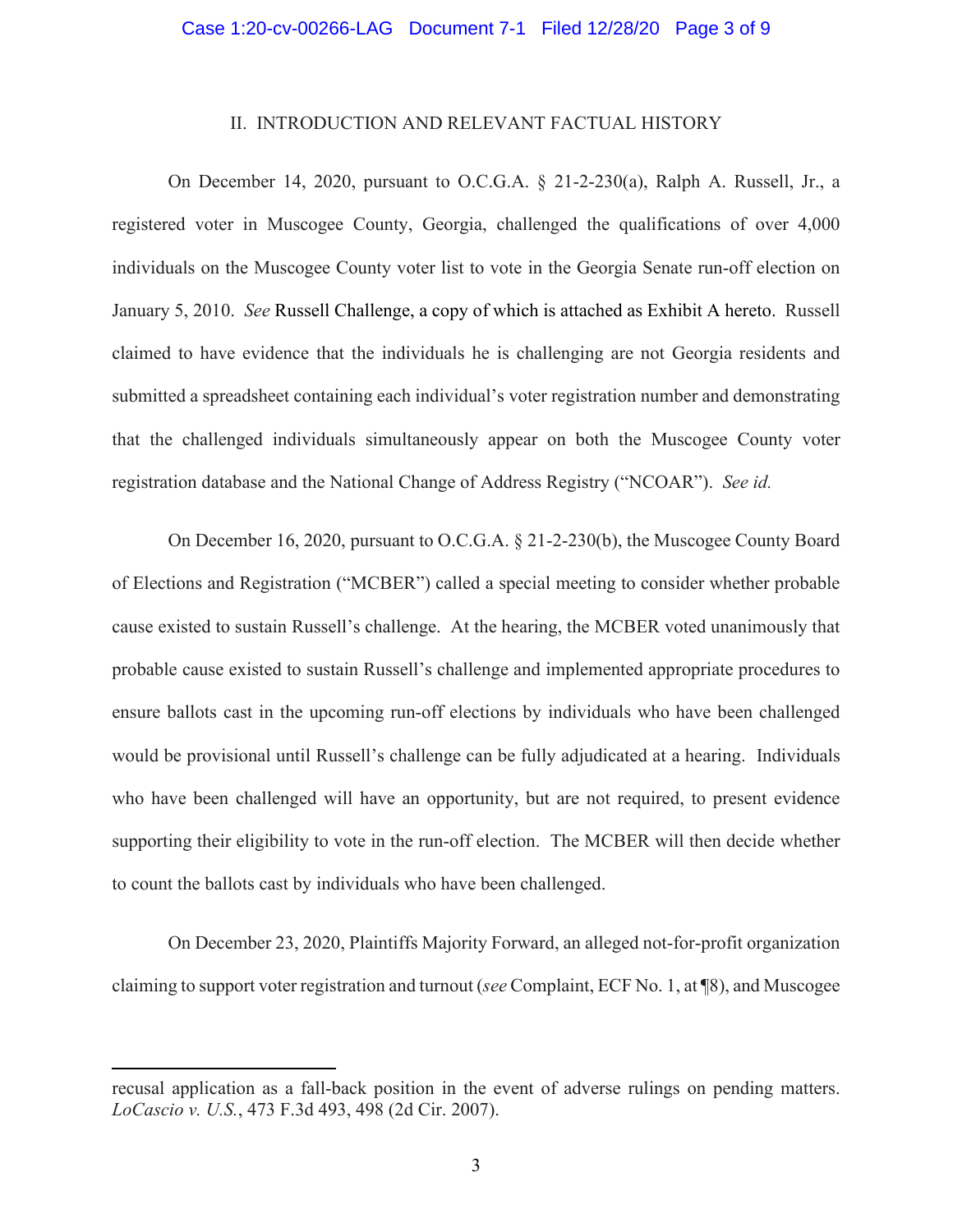### Case 1:20-cv-00266-LAG Document 7-1 Filed 12/28/20 Page 4 of 9

County resident Gamaliel Warren Turner, Jr., filed the instant suit against the Muscogee County Defendants seeking: (1) a declaration that the MCBER's decision to entertain the challenge violates Sections 8(c) and 8(d) of the National Voter Registration Act; (2) a declaration that the MCBER's decision to entertain the challenge and allegedly force voters to cast provisional ballots or otherwise take additional steps to prove their qualifications burdens the right to vote in violation of the First and Fourteenth Amendments to the Constitution of the United States; and (3) a preliminarily and permanent injunction preventing the MCBER from removing any individuals who have been challenged from the Muscogee County registration lists on the basis of NCOAR data and from preventing any individuals who have been challenged from casting a regular ballot in the January 5, 2021 runoff elections on the basis of NCOAR data. *See* Complaint, ECF No. 1, at Prayer for Relief.<sup>[2](#page-3-0)</sup> Plaintiffs allege that Russell's challenge is part of "a well-publicized attack on over 360,000 voters across the State of Georgia, initiated by True the Vote, a Texas-based organization." *See id.* at ¶1.

The case was assigned to The Honorable Leslie Abrams Gardner. Judge Gardner is the sister of Stacey Abrams, a Georgia politician and voting rights activist who was the Democratic candidate in the 2018 Georgia gubernatorial election and has since engaged in various highlypublicized efforts to increase voter registration and turnout for the 2020 general election in Georgia. Abrams has also been prominently involved in litigation in Georgia alleging voter fraud, voter suppression, and other electoral misconduct. Abrams founded Fair Fight, Inc. ("Fair Fight"),

<span id="page-3-0"></span><sup>&</sup>lt;sup>2</sup> Plaintiffs also named the Ben Hill County Board of Elections and its five members (collectively, "Ben Hill County Defendants") attacking an entirely separate elector challenge filed by an unnamed person. Joining the Muscogee County Defendants with the Ben Hill County Defendants was inappropriate and unfair to the Muscogee County Defendants. A separate motion to sever and transfer the claims to the Columbus Division of this Court is being filed.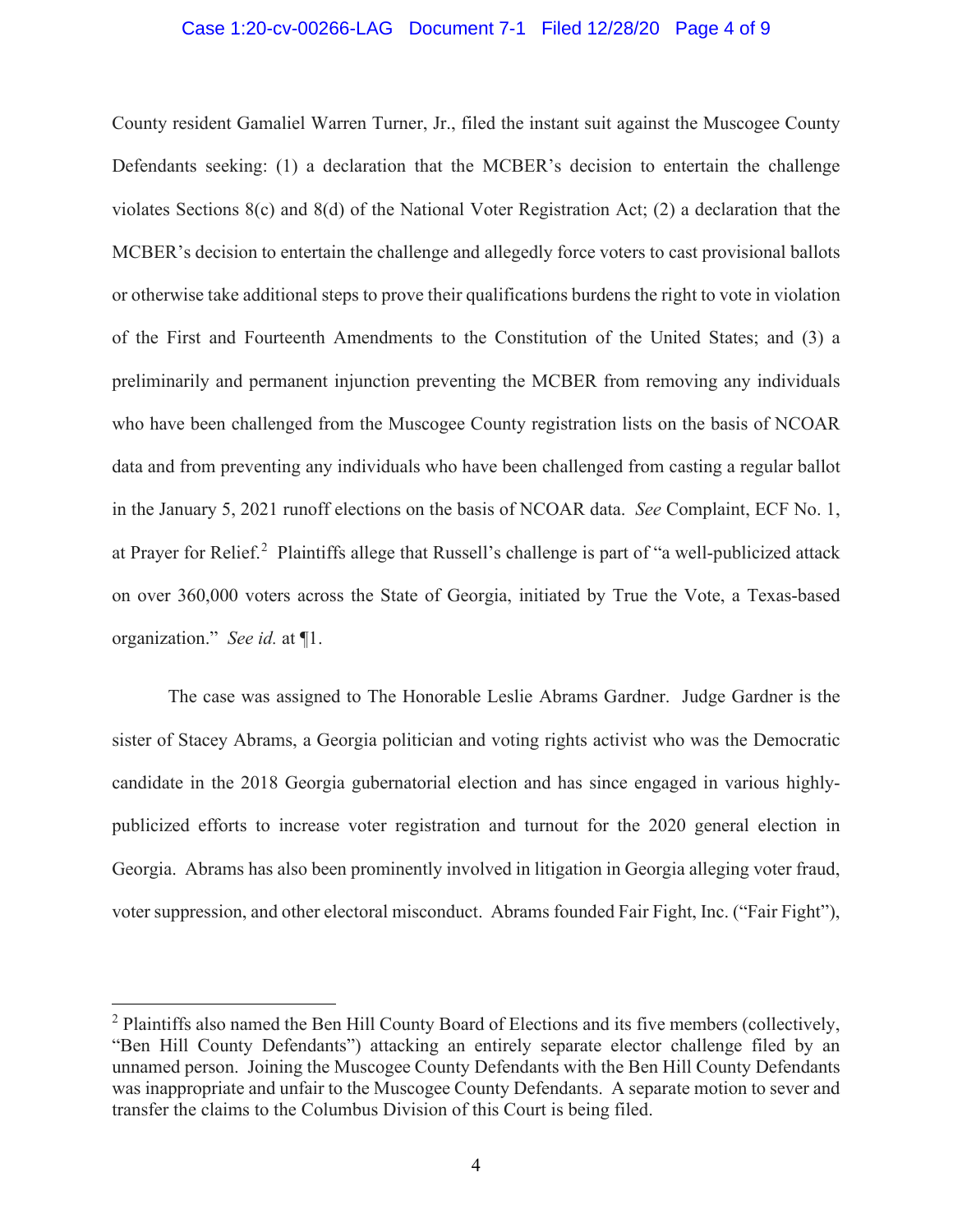## Case 1:20-cv-00266-LAG Document 7-1 Filed 12/28/20 Page 5 of 9

a political action committee that promotes voter registration and mobilization for young people and people of color in Georgia.<sup>[3](#page-4-0),[4](#page-4-1)</sup>

On December 23, 2020, the same date this lawsuit was filed, Fair Fight filed suit in United States District Court for the Northern District of Georgia against True the Vote and several individuals allegedly acting in concert therewith (the "Fair Fight Litigation") seeking declaratory and injunctive relief preventing voter challenges in each of Georgia's 159 counties based on the NCOAR. *See Fair Fight, Inc., et al. v. True the Vote, et al.*, Case No. 2:20-mi-99999-UNA, Doc. No. 231 (N.D. Ga. Dec. 23, 2020). This would include the Russell challenge to the extent Fair Fight can prove -- as has been alleged -- that True the Vote is involved therewith.

Lead counsel for Plaintiffs in the instant case are also counsel for Fair Fight in the Fair Fight Litigation. In addition, any relief rendered in the instant case as it relates to the NCOAR would likely be cited as persuasive authority in the Fair Fight Litigation. Abrams' interest could therefore be substantially affected by the outcome of this proceeding. For this reason, Judge Gardner's impartiality might reasonably be questioned were this case to proceed before her. The Muscogee County Defendants respectfully request that Judge Gardner recuse herself from further involvement in the present case.

<span id="page-4-0"></span><sup>3</sup> *See* <https://fairfight.com/about-fair-fight/>

<span id="page-4-1"></span><sup>&</sup>lt;sup>4</sup> Abrams also founded New Georgia Project, which is dedicated to register and civically engage Georgians. *See* [https://www.politico.com/news/2020/11/08/stacey-abrams-believers-georgia](https://www.politico.com/news/2020/11/08/stacey-abrams-believers-georgia-blue-434985)[blue-434985;](https://www.politico.com/news/2020/11/08/stacey-abrams-believers-georgia-blue-434985) [https://newgeorgiaproject.org/about/.](https://newgeorgiaproject.org/about/) The New Georgia Project has filed lawsuits against the Georgia Secretary of State and various county election officials, alleging that these officials employ illegal and discriminatory procedures that suppress votes, especially those of minorities. *See The New Georgia Project, et al. v. Raffensberger, et al.*, Case No. 1:20-cv-1986, ECF No. 1 (N.D. Ga. 2020); *Georgia Coalition for the Peoples' Agenda, et al. v. Brian Kemp*, Case No. 1:18-cv-04727-ELR, ECF No. 1 (N.D. Ga. Oct. 11, 2018).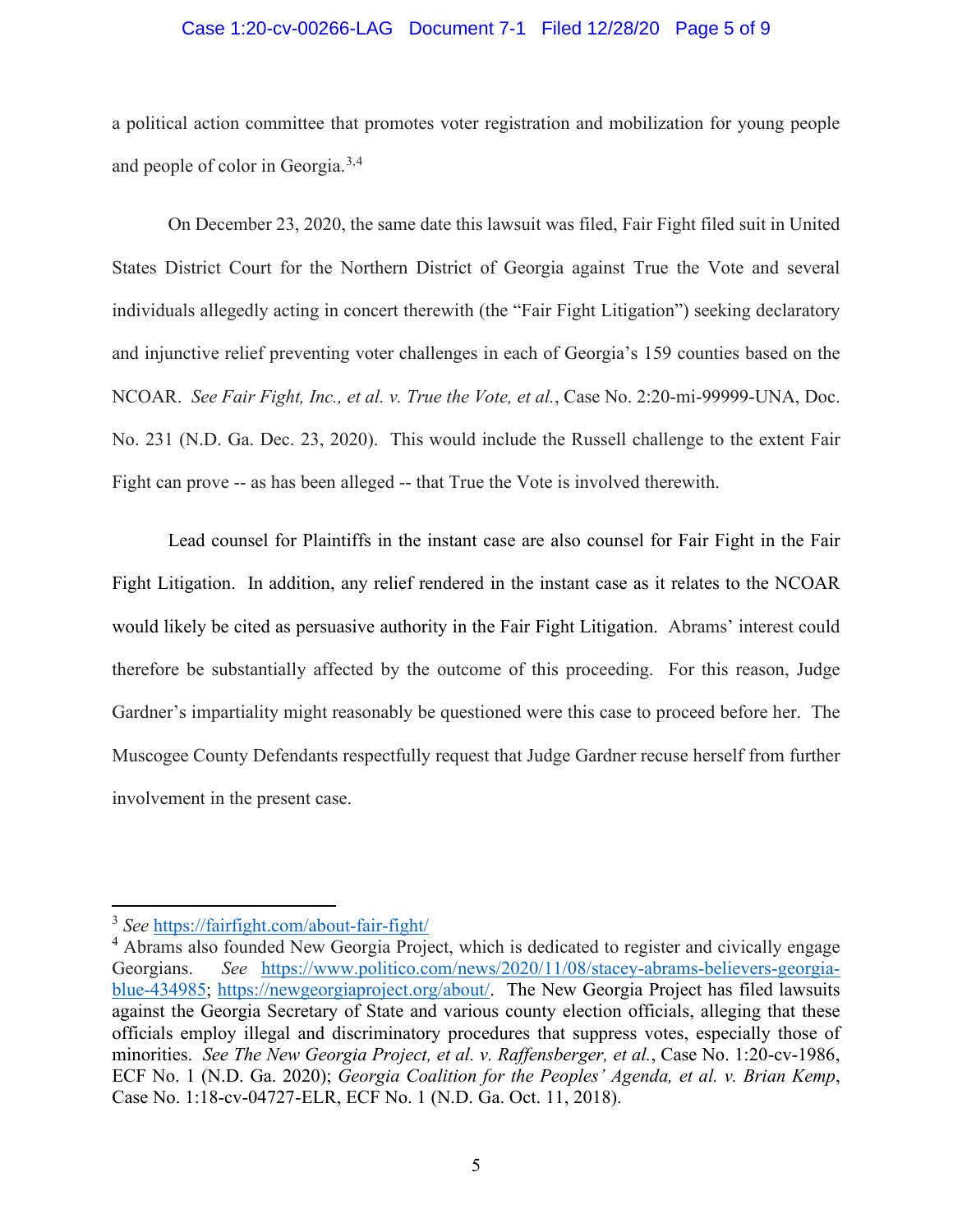### III. ARGUMENT AND CITATION TO AUTHORITY

Recusal of federal judges is governed by 28 U.S.C. § 455. A federal judge has an affirmative obligation to disqualify herself if her "impartiality might reasonably be questioned," or where a judge "has a personal bias or prejudice concerning a party," has participated as counsel in the matter, or has a financial interest in the matter. 28 U.S.C. § 455(a), (b); *U.S. v. Kelly*, 888 F.2d 732, 744 (11th Cir. 1988). Recusal is appropriate absent evidence of actual bias where "[t]he probability of actual bias on the part of the judge or decisionmaker is too high to be constitutionally tolerable." *Caperton v. A.T. Massey Coal Co., Inc.*, 556 U.S. 868, 871 (2009)*(quoting Withrow v. Larkin*, 421 U.S. 35, 47 (1975). A judge must also recuse herself where a person within the third degree of relationship "is known by the judge to have a substantial interest that could be substantially affected by the outcome of the proceeding." 28 U.S.C.  $\S$  455(b)(5)(iii). The key inquiry is "whether an objective, disinterested lay observer" knowing the grounds on which recusal is sought "would entertain a significant doubt about the judge's partiality." *Parker v. Connors Steel Co.*, 855 F.2d 1510, 1524 (11th Cir. 1988). A federal judge is required "to resolve any doubts they may have in favor of disqualification." *Kelly*, 888 F.2d at 744.

Abrams' involvement in the Fair Fight Litigation, which involves allegedly identical issues related to the NCOAR and overlapping counsel, is sufficient to satisfy the standard for mandatory judicial recusal under 28 U.S.C. § 455. Abrams has a clear interest in the outcome of this proceeding and other similarly situated litigation in Georgia due to her voting advocacy through projects such as Fair Fight and the New Georgia Project.<sup>[5](#page-5-0)</sup> Various national news outlets have

<span id="page-5-0"></span><sup>5</sup> Bill Barrow and Kat Stanford, *Stacey Abrams credited for boosting Democrats in Georgia*, AP NEWS, Nov. 8, 2020, found at [https://apnews.com/article/election-2020-joe-biden-stacey](https://apnews.com/article/election-2020-joe-biden-stacey-abrams-georgia-atlanta-1d265f35303be8ca59836a1a95018d82)[abrams-georgia-atlanta-1d265f35303be8ca59836a1a95018d82.](https://apnews.com/article/election-2020-joe-biden-stacey-abrams-georgia-atlanta-1d265f35303be8ca59836a1a95018d82) Similarly, NPR printed an interview Abrams gave wherein Abrams claims that the New Georgia Project and her other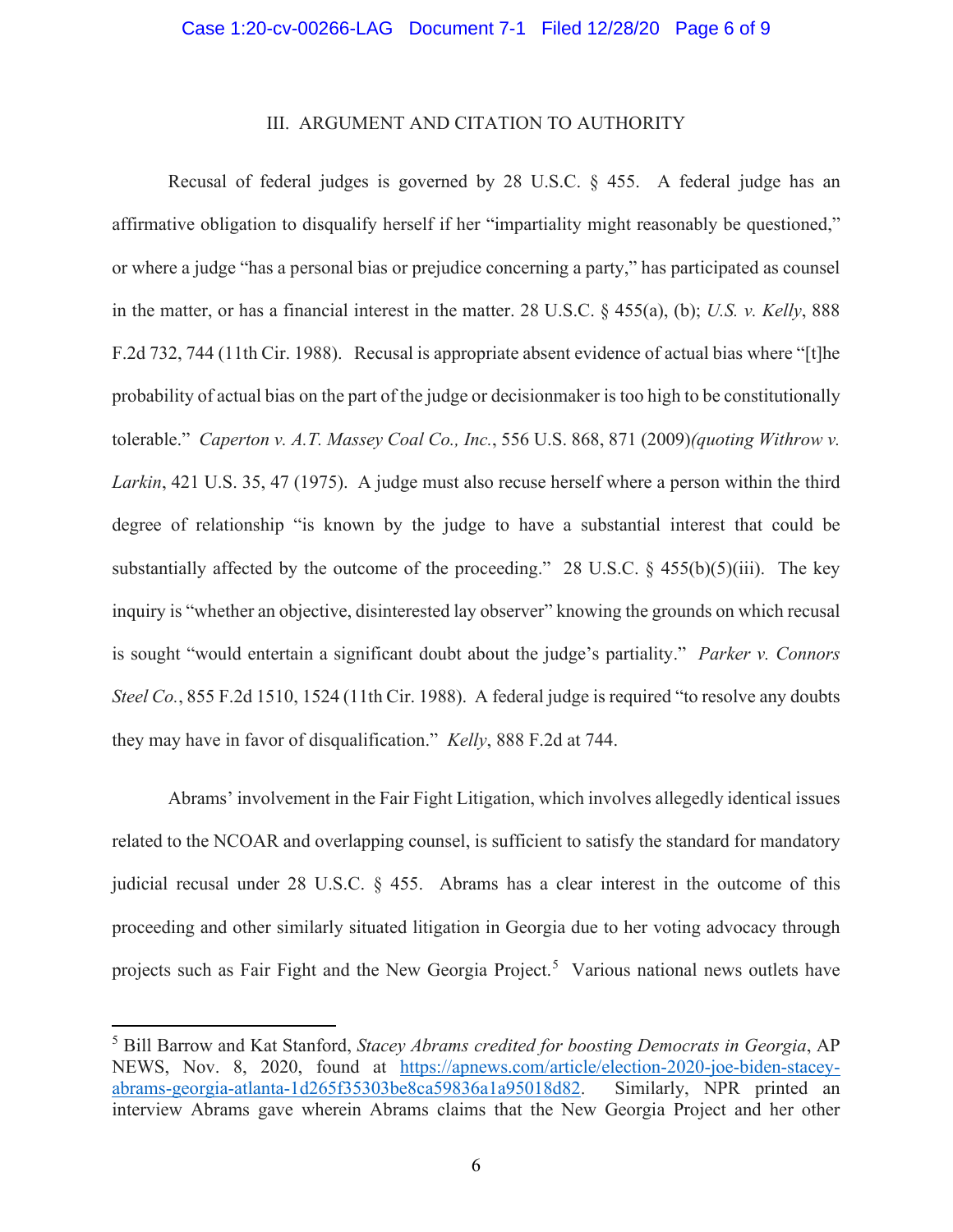## Case 1:20-cv-00266-LAG Document 7-1 Filed 12/28/20 Page 7 of 9

reported on Abrams' central involvement in voter registration drives in Georgia, which are the very activities challenged by True the Vote and resulted in this lawsuit and the Fair Fight Litigation.<sup>[6](#page-6-0)</sup> The resolution of Plaintiffs' claims in this case will bear directly on the outcome of the ongoing Fair Fight Litigation, Abrams' interests will necessarily be substantially affected and clearly, a disinterested lay observer could entertain significant doubt about Judge Gardner's partiality under the circumstances. *See Kelly*, 888 F.2d at 745 ("it is enough that the average layperson would have doubts about any judge's impartiality under these circumstances.")

Therefore, 28 U.S.C. § 455 and applicable judicial precedent in this Circuit require that Judge Gardner recuse herself from further participation in this proceeding.

## IV. CONCLUSION

For the foregoing reasons, the Muscogee County Defendants respectfully request that the Court inquire into and grant its Motion to recuse Judge Gardner from further participation in this proceeding.

projects resulted in 800,000 new voters registering in Georgia for the 2020 general election. Mary Louise Kelly, *Former Georgia Gubernatorial Candidate on a Push for Voter Turnout*, NPR, Nov. 2, 2020, found at [https://www.npr.org/2020/11/02/930504055/former-georgia-gubernatorial-](https://www.npr.org/2020/11/02/930504055/former-georgia-gubernatorial-candidate-on-a-push-for-voter-turnout) $\frac{\text{candidate-on-a-push-for-voter-turnout}}{6}$  AP News noted that Abrams "has become perhaps the nation's leading voice on voting rights"

<span id="page-6-0"></span>and that "she raised millions of dollars to organize and register hundreds of thousands of voters." *See* [https://apnews.com/article/election-2020-joe-biden-stacey-abrams-georgia-atlanta-](https://apnews.com/article/election-2020-joe-biden-stacey-abrams-georgia-atlanta-1d265f35303be8ca59836a1a95018d82)[1d265f35303be8ca59836a1a95018d82](https://apnews.com/article/election-2020-joe-biden-stacey-abrams-georgia-atlanta-1d265f35303be8ca59836a1a95018d82)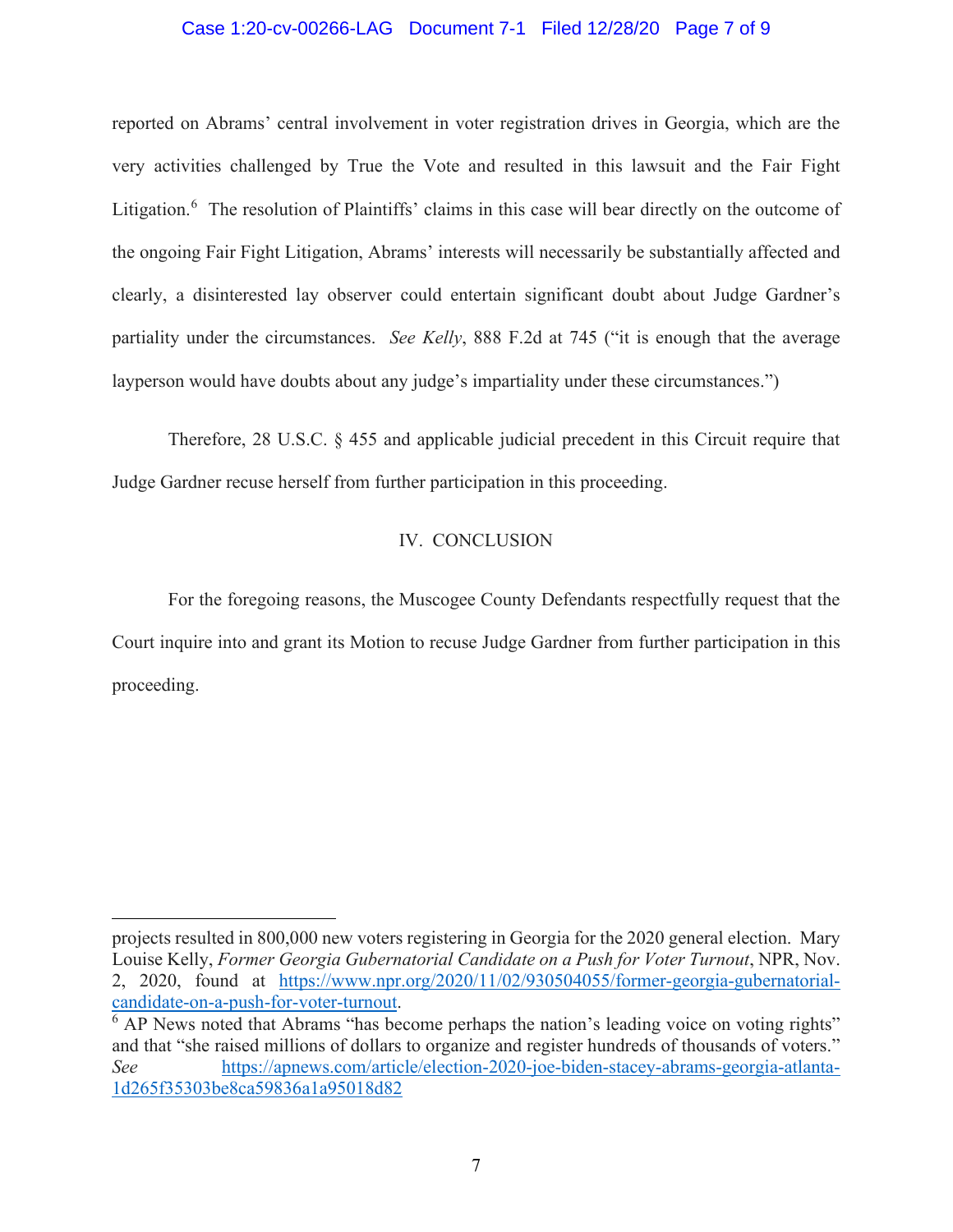This 28th day of December, 2020.

PAGE, SCRANTOM, SPROUSE, TUCKER & FORD, P.C.

By: */s/ James C. Clark, Jr.*

James C. Clark, Jr. jcc@psstf.com Georgia Bar No.: 127145 Thomas F. Gristina tfg@psstf.com Georgia Bar No.: 452454

1111 Bay Avenue, Third Floor Columbus, Georgia 31901 (706) 324-0251 jcc@psstf.com [tfg@psstf.com](mailto:tfg@psstf.com)

> By: /s/ Clifton C. Fay Clifton C. Fay Georgia Bar No.: 256460

> > cfay@columbusga.org

P.O. Box 1340 Columbus, Georgia 31902

Counsel for Defendants